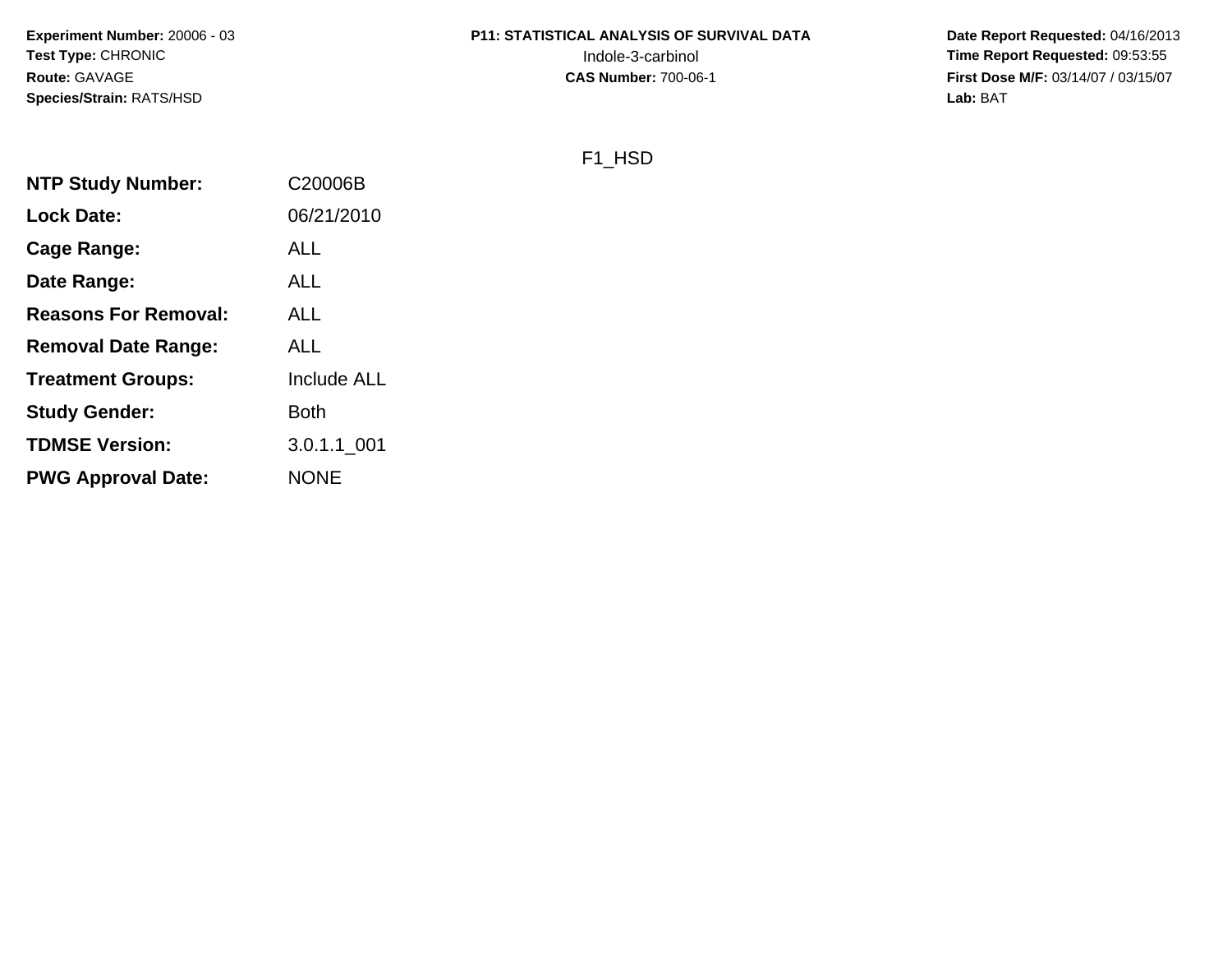**Date Report Requested:** 04/16/2013 Indole-3-carbinol **Time Report Requested:** 09:53:55 **First Dose M/F:** 03/14/07 / 03/15/07<br>Lab: BAT **Lab:** BAT

## **MALE RATS**

FIRST TERMINAL SACRIFICE AT **727** DAYS

INDIVIDUAL SURVIVAL TIMES (DAYS)

| $DOSE = 0$ mg/kg                        |                       |                   |                   |                   |                      |                   |                   |                   |                   |                   |                    |            |                    |
|-----------------------------------------|-----------------------|-------------------|-------------------|-------------------|----------------------|-------------------|-------------------|-------------------|-------------------|-------------------|--------------------|------------|--------------------|
| UNCENSORED DEATHS 30<br>TOTAL 50        |                       |                   |                   |                   |                      |                   |                   |                   | CENSORED DEATHS 0 |                   | <b>TERMINAL 20</b> |            |                    |
| UNCENSORED DEATH DAYS                   |                       |                   |                   |                   |                      |                   |                   |                   |                   |                   |                    |            |                    |
| 188<br>635<br>720                       | 197<br>645<br>726     | 421<br>666        | 438<br>669        | 444<br>681        | 450<br>682           | 485<br>684        | 505<br>685        | 539<br>685        | 575<br>685        | 575<br>689        | 599<br>693         | 631<br>695 | 634<br>716         |
| <b>CENSORED DEATH DAYS</b>              |                       |                   |                   |                   |                      |                   |                   |                   |                   |                   |                    |            |                    |
| None                                    |                       |                   |                   |                   |                      |                   |                   |                   |                   |                   |                    |            |                    |
| $DOSE = 75$ mg/kg                       |                       |                   |                   |                   |                      |                   |                   |                   |                   |                   |                    |            |                    |
| <b>TOTAL 50</b><br>UNCENSORED DEATHS 37 |                       |                   |                   |                   |                      | CENSORED DEATHS 0 |                   |                   |                   |                   | <b>TERMINAL 13</b> |            |                    |
|                                         | UNCENSORED DEATH DAYS |                   |                   |                   |                      |                   |                   |                   |                   |                   |                    |            |                    |
| 191<br>582<br>661                       | 357<br>597<br>671     | 382<br>602<br>679 | 441<br>614<br>680 | 448<br>616<br>685 | 454<br>617<br>689    | 456<br>617<br>692 | 489<br>623<br>695 | 505<br>637<br>703 | 516<br>637        | 533<br>648        | 559<br>650         | 569<br>651 | 571<br>655         |
| <b>CENSORED DEATH DAYS</b>              |                       |                   |                   |                   |                      |                   |                   |                   |                   |                   |                    |            |                    |
| None                                    |                       |                   |                   |                   |                      |                   |                   |                   |                   |                   |                    |            |                    |
| $DOSE = 150$ mg/kg                      |                       |                   |                   |                   |                      |                   |                   |                   |                   |                   |                    |            |                    |
| TOTAL 50                                |                       |                   |                   |                   | UNCENSORED DEATHS 33 |                   |                   |                   |                   | CENSORED DEATHS 0 |                    |            | <b>TERMINAL 17</b> |
| UNCENSORED DEATH DAYS                   |                       |                   |                   |                   |                      |                   |                   |                   |                   |                   |                    |            |                    |
| 367<br>587<br>709                       | 423<br>593<br>709     | 468<br>594<br>711 | 482<br>611<br>712 | 486<br>616<br>713 | 499<br>623           | 500<br>624        | 503<br>657        | 531<br>664        | 546<br>666        | 549<br>690        | 558<br>693         | 570<br>697 | 583<br>706         |
| <b>CENSORED DEATH DAYS</b>              |                       |                   |                   |                   |                      |                   |                   |                   |                   |                   |                    |            |                    |

None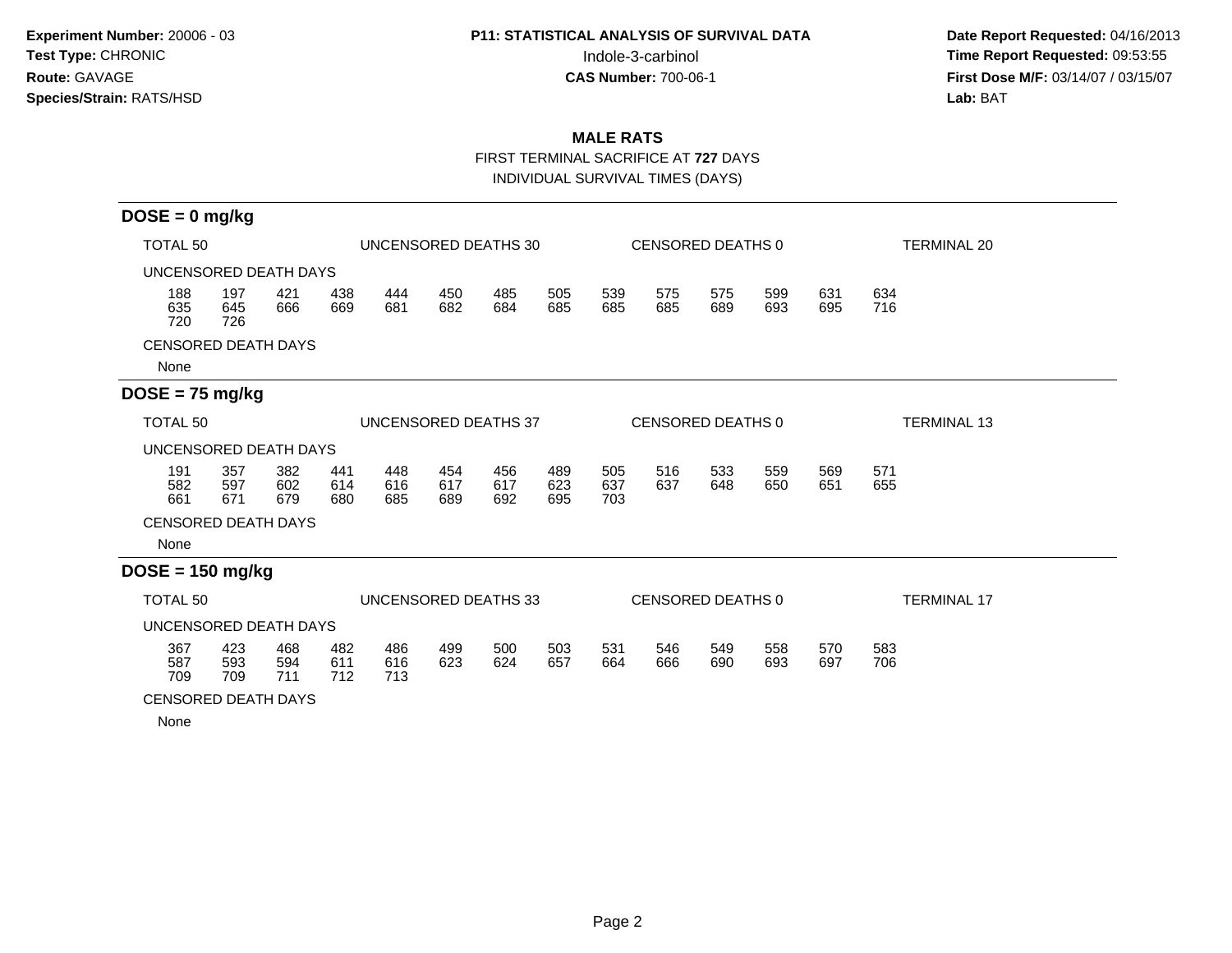**Date Report Requested:** 04/16/2013 Indole-3-carbinol **Time Report Requested:** 09:53:55 **First Dose M/F:** 03/14/07 / 03/15/07<br>Lab: BAT **Lab:** BAT

## **MALE RATS**

 FIRST TERMINAL SACRIFICE AT **727** DAYSINDIVIDUAL SURVIVAL TIMES (DAYS)

|                       | $DOSE = 300$ mg/kg |                   |                   |                   |                   |                      |                   |                   |            |                          |            |            |             |  |  |
|-----------------------|--------------------|-------------------|-------------------|-------------------|-------------------|----------------------|-------------------|-------------------|------------|--------------------------|------------|------------|-------------|--|--|
| TOTAL 50              |                    |                   |                   |                   |                   | UNCENSORED DEATHS 37 |                   |                   |            | <b>CENSORED DEATHS 1</b> |            |            | TERMINAL 12 |  |  |
| UNCENSORED DEATH DAYS |                    |                   |                   |                   |                   |                      |                   |                   |            |                          |            |            |             |  |  |
| 258<br>597<br>673     | 306<br>611<br>683  | 401<br>612<br>701 | 412<br>615<br>706 | 462<br>617<br>710 | 477<br>621<br>712 | 496<br>629<br>719    | 498<br>640<br>720 | 519<br>645<br>722 | 531<br>651 | 532<br>658               | 534<br>658 | 575<br>659 | 589<br>661  |  |  |

CENSORED DEATH DAYS

190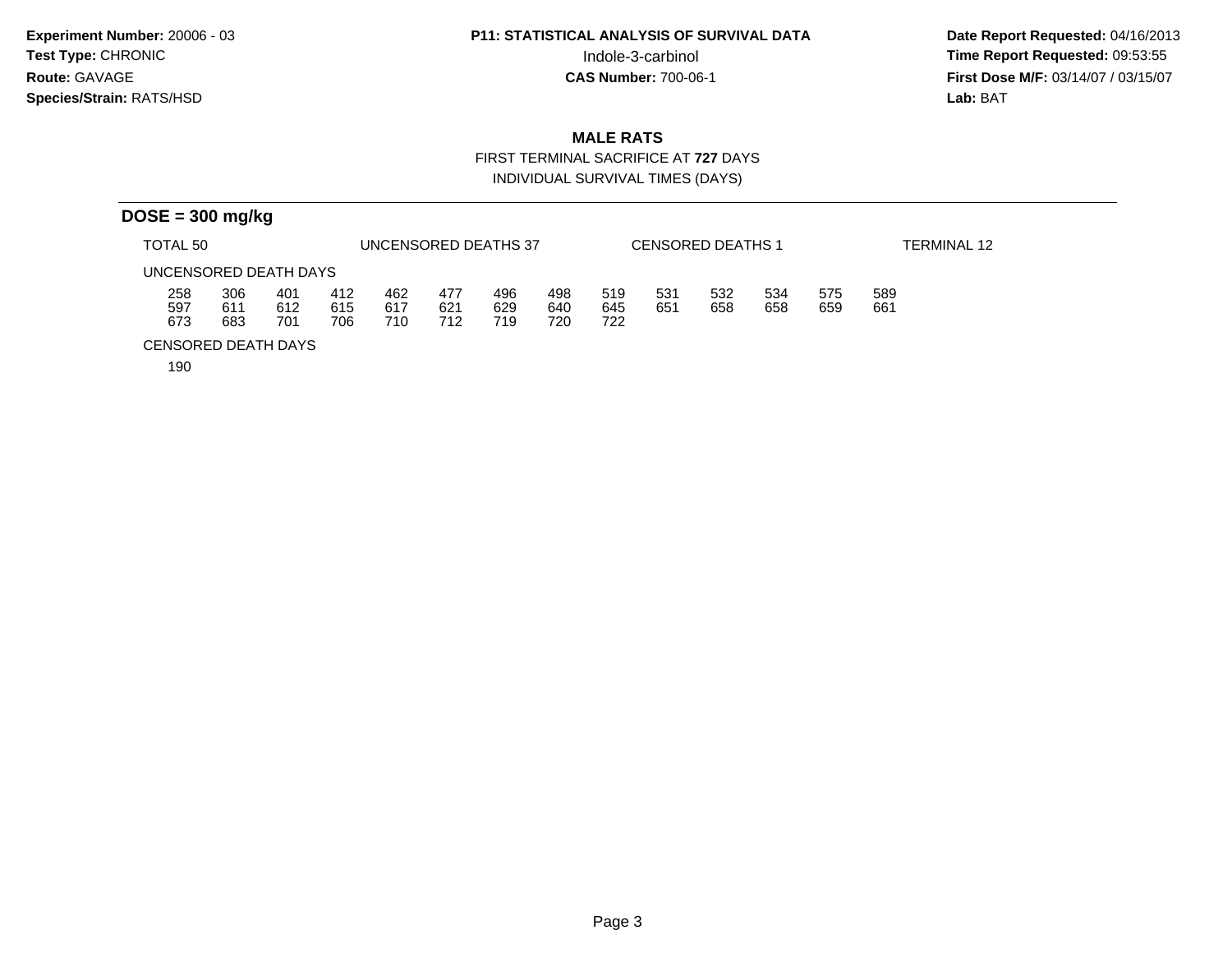**Date Report Requested:** 04/16/2013 Indole-3-carbinol **Time Report Requested:** 09:53:55 **First Dose M/F:** 03/14/07 / 03/15/07<br>**Lab: BAT Lab:** BAT

### **MALE RATS**

FIRST TERMINAL SACRIFICE AT **727** DAYS

|             | <b>KAPLAN-MEIER SURVIVAL PROBABILITY ESTIMATES (%)</b> |       |       |       |      |      |      |      |      |        |  |  |  |  |
|-------------|--------------------------------------------------------|-------|-------|-------|------|------|------|------|------|--------|--|--|--|--|
| <b>DOSE</b> | TIME (DAYS)                                            |       |       |       |      |      |      |      |      |        |  |  |  |  |
|             | 90                                                     | 180   | 270   | 365   | 425  | 485  | 545  | 605  | 665  | 727(A) |  |  |  |  |
| 0 mg/kg     | 100.0                                                  | 100.0 | 96.0  | 96.0  | 94.0 | 86.0 | 82.0 | 76.0 | 68.0 | 40.0   |  |  |  |  |
| 75 mg/kg    | 100.0                                                  | 100.0 | 98.0  | 96.0  | 94.0 | 86.0 | 78.0 | 66.0 | 42.0 | 26.0   |  |  |  |  |
| 150 mg/kg   | 100.0                                                  | 100.0 | 100.0 | 100.0 | 96.0 | 92.0 | 82.0 | 66.0 | 54.0 | 34.0   |  |  |  |  |
| 300 mg/kg   | 100.0                                                  | 100.0 | 98.0  | 95.9  | 91.8 | 87.8 | 75.5 | 69.4 | 42.9 | 24.5   |  |  |  |  |

<sup>(</sup>A) FIRST TERMINAL SACRIFICE<br>(B) THE FIRST ENTRY IS THE TREND TEST (TARONE, 1975) RESULT. SUBSEQUENT ENTRIES ARE THE RESULTS OF PAIRWISE TESTS (COX, 1972). NEGATIVE TRENDS ARE INDICATED BY "N".<br>(C) MEAN OF ALL UNCENSORED D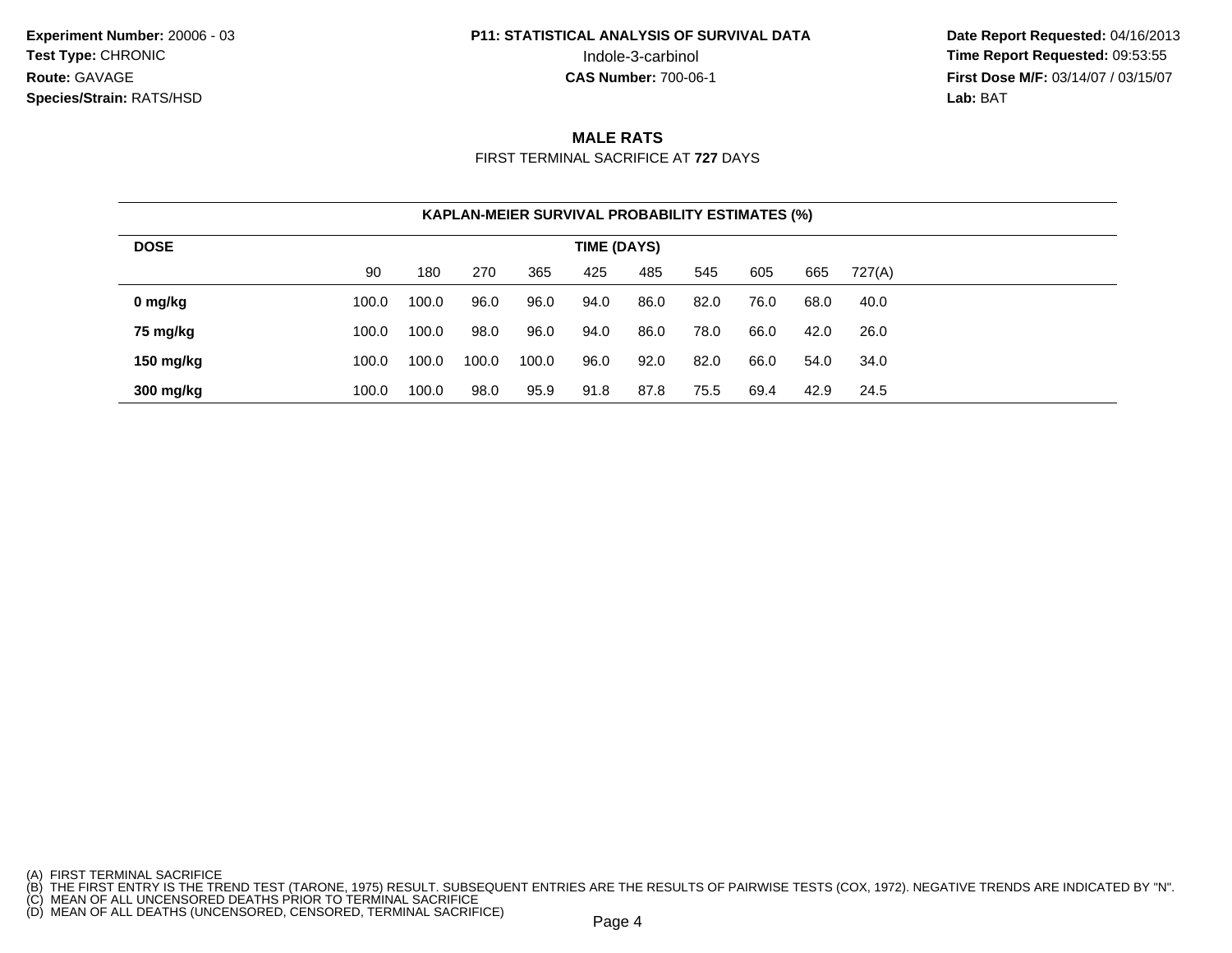**Date Report Requested:** 04/16/2013 Indole-3-carbinol **Time Report Requested:** 09:53:55 **First Dose M/F:** 03/14/07 / 03/15/07<br>**Lab: BAT Lab:** BAT

### **MALE RATS**

FIRST TERMINAL SACRIFICE AT **727** DAYS

#### **SURVIVAL SUMMARY STATISTICS**

| <b>DOSE</b>                                                         | 0 mg/kg         | 75 mg/kg        | 150 mg/kg       | $300 \; mg/kg$  |
|---------------------------------------------------------------------|-----------------|-----------------|-----------------|-----------------|
| SURVIVAL AT END OF STUDY<br>(KAPLAN-MEIER)                          | 40.0%           | 26.0%           | 34.0%           | 24.5%           |
| SIGNIFICANCE (B)<br>(LIFE TABLE)                                    | $P=0.224$       | $P=0.084$       | $P = 0.557$     | $P=0.100$       |
| <b>MEAN DAY OF</b><br><b>NATURAL DEATHS (C)</b><br>(STANDARD ERROR) | 587.9<br>(26.0) | 577.6<br>(18.6) | 595.2<br>(16.4) | 589.5<br>(18.9) |
| <b>MEAN LIFE SPAN (D)</b><br>(STANDARD ERROR)                       | 643.5<br>(18.3) | 616.5<br>(16.6) | 640.0<br>(14.0) | 614.5<br>(18.4) |

<sup>(</sup>A) FIRST TERMINAL SACRIFICE<br>(B) THE FIRST ENTRY IS THE TREND TEST (TARONE, 1975) RESULT. SUBSEQUENT ENTRIES ARE THE RESULTS OF PAIRWISE TESTS (COX, 1972). NEGATIVE TRENDS ARE INDICATED BY "N".<br>(C) MEAN OF ALL UNCENSORED D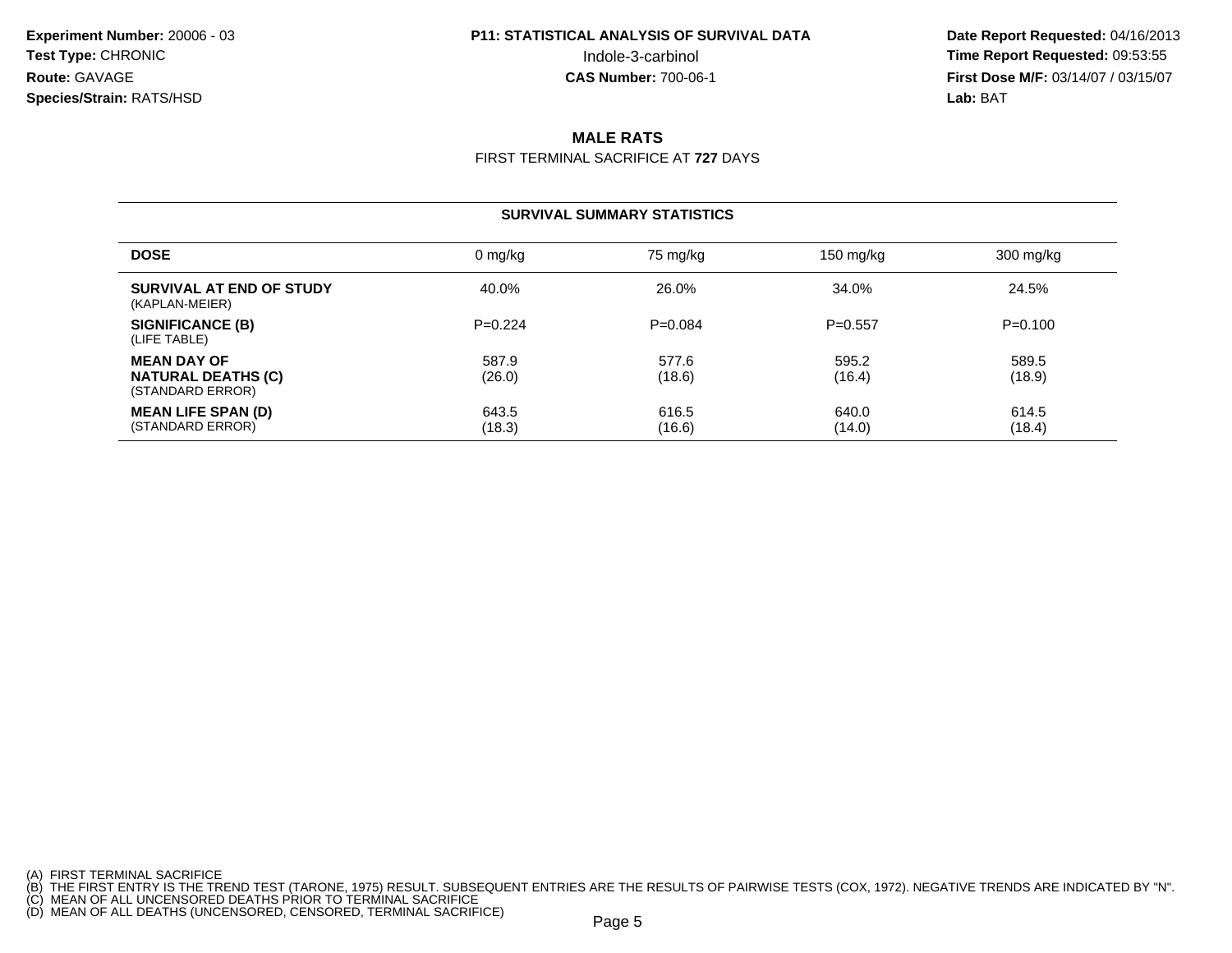**Date Report Requested:** 04/16/2013 Indole-3-carbinol **Time Report Requested:** 09:53:55 **First Dose M/F:** 03/14/07 / 03/15/07<br>Lab: BAT **Lab:** BAT

### **FEMALE RATS**

FIRST TERMINAL SACRIFICE AT **729** DAYS

INDIVIDUAL SURVIVAL TIMES (DAYS)

| $DOSE = 0$ mg/kg                            |                   |                   |            |            |                      |                          |            |                   |            |                   |                    |            |                    |
|---------------------------------------------|-------------------|-------------------|------------|------------|----------------------|--------------------------|------------|-------------------|------------|-------------------|--------------------|------------|--------------------|
| TOTAL 50                                    |                   |                   |            |            | UNCENSORED DEATHS 29 |                          |            | CENSORED DEATHS 0 |            |                   |                    |            | <b>TERMINAL 21</b> |
| UNCENSORED DEATH DAYS                       |                   |                   |            |            |                      |                          |            |                   |            |                   |                    |            |                    |
| 288<br>611<br>719                           | 373<br>614        | 389<br>617        | 422<br>632 | 425<br>642 | 446<br>642           | 488<br>645               | 502<br>645 | 509<br>656        | 513<br>681 | 538<br>688        | 552<br>695         | 558<br>719 | 607<br>719         |
| <b>CENSORED DEATH DAYS</b>                  |                   |                   |            |            |                      |                          |            |                   |            |                   |                    |            |                    |
| None                                        |                   |                   |            |            |                      |                          |            |                   |            |                   |                    |            |                    |
| $DOSE = 75$ mg/kg                           |                   |                   |            |            |                      |                          |            |                   |            |                   |                    |            |                    |
| TOTAL <sub>50</sub><br>UNCENSORED DEATHS 30 |                   |                   |            |            |                      | <b>CENSORED DEATHS 1</b> |            |                   |            |                   | <b>TERMINAL 19</b> |            |                    |
| UNCENSORED DEATH DAYS                       |                   |                   |            |            |                      |                          |            |                   |            |                   |                    |            |                    |
| 187<br>622<br>719                           | 313<br>633<br>719 | 335<br>645        | 379<br>645 | 388<br>664 | 463<br>665           | 481<br>665               | 492<br>669 | 509<br>670        | 531<br>705 | 611<br>706        | 616<br>710         | 621<br>713 | 622<br>719         |
| <b>CENSORED DEATH DAYS</b>                  |                   |                   |            |            |                      |                          |            |                   |            |                   |                    |            |                    |
| 420                                         |                   |                   |            |            |                      |                          |            |                   |            |                   |                    |            |                    |
| $DOSE = 150$ mg/kg                          |                   |                   |            |            |                      |                          |            |                   |            |                   |                    |            |                    |
| TOTAL <sub>50</sub>                         |                   |                   |            |            | UNCENSORED DEATHS 31 |                          |            |                   |            | CENSORED DEATHS 0 |                    |            | <b>TERMINAL 19</b> |
| UNCENSORED DEATH DAYS                       |                   |                   |            |            |                      |                          |            |                   |            |                   |                    |            |                    |
| 160<br>614<br>688                           | 189<br>615<br>719 | 307<br>631<br>727 | 329<br>631 | 393<br>639 | 397<br>643           | 446<br>645               | 516<br>645 | 526<br>646        | 548<br>646 | 590<br>646        | 596<br>664         | 608<br>688 | 611<br>688         |
| <b>CENSORED DEATH DAYS</b>                  |                   |                   |            |            |                      |                          |            |                   |            |                   |                    |            |                    |

None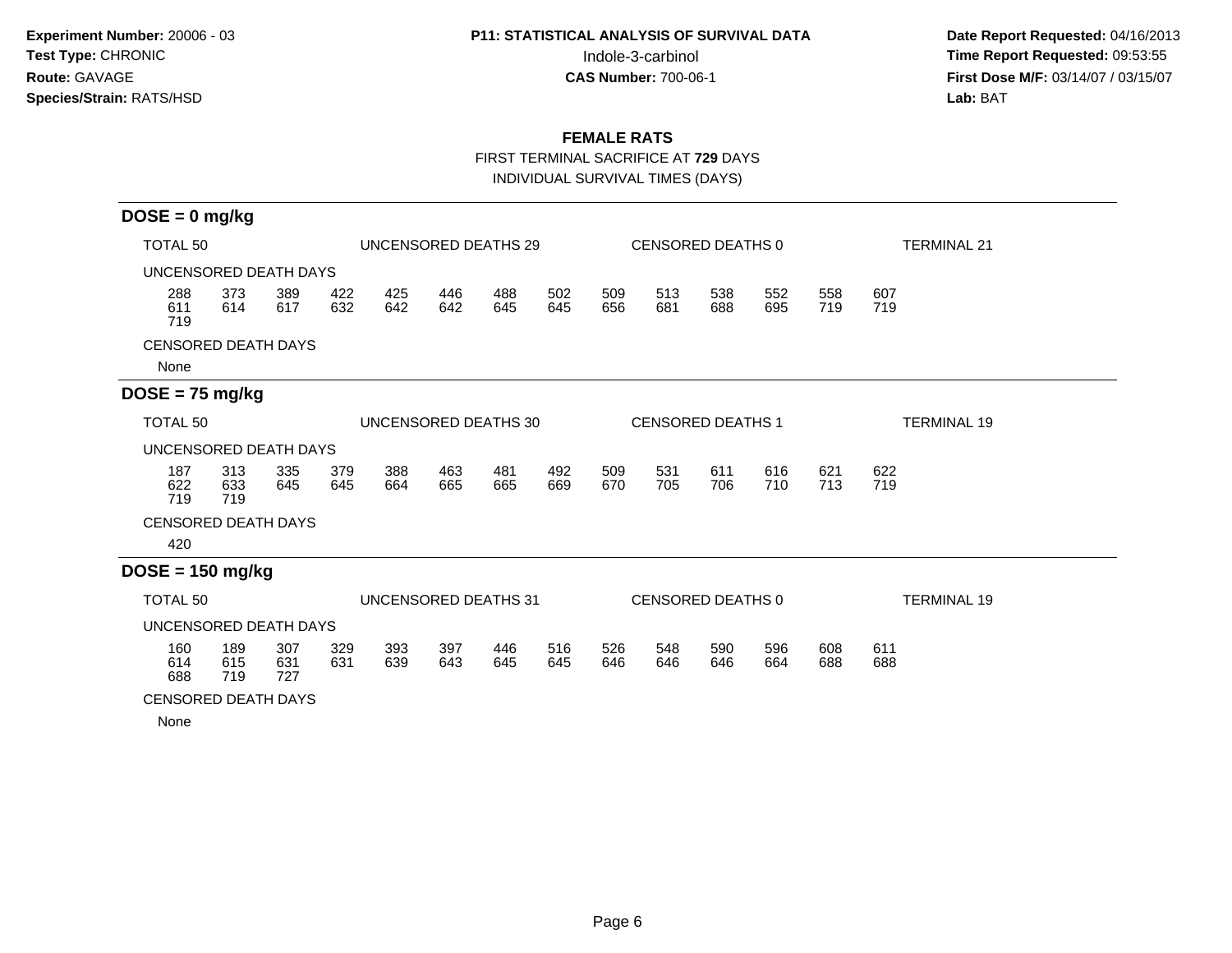**Date Report Requested:** 04/16/2013 Indole-3-carbinol **Time Report Requested:** 09:53:55 **First Dose M/F:** 03/14/07 / 03/15/07<br>Lab: BAT **Lab:** BAT

### **FEMALE RATS**

 FIRST TERMINAL SACRIFICE AT **729** DAYSINDIVIDUAL SURVIVAL TIMES (DAYS)

|                            | $DOSE = 300$ mg/kg |            |            |                      |     |     |     |     |     |                          |     |     |                    |  |
|----------------------------|--------------------|------------|------------|----------------------|-----|-----|-----|-----|-----|--------------------------|-----|-----|--------------------|--|
| TOTAL 50                   |                    |            |            | UNCENSORED DEATHS 19 |     |     |     |     |     | <b>CENSORED DEATHS 1</b> |     |     | <b>TERMINAL 30</b> |  |
| UNCENSORED DEATH DAYS      |                    |            |            |                      |     |     |     |     |     |                          |     |     |                    |  |
| 175<br>674                 | 184<br>688         | 197<br>692 | 356<br>701 | 416<br>719           | 563 | 571 | 592 | 605 | 622 | 630                      | 645 | 645 | 665                |  |
| <b>CENSORED DEATH DAYS</b> |                    |            |            |                      |     |     |     |     |     |                          |     |     |                    |  |

176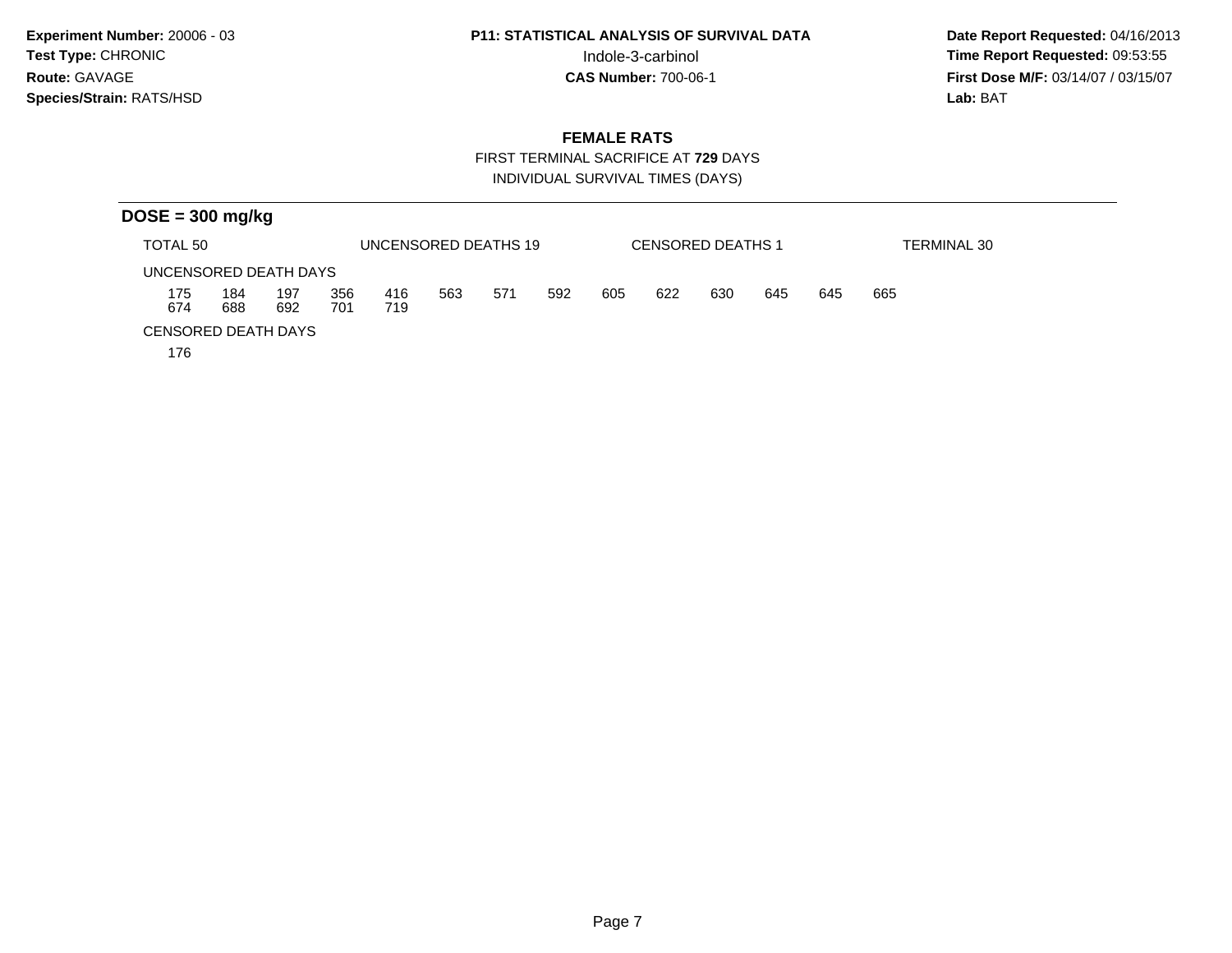**Date Report Requested:** 04/16/2013 Indole-3-carbinol **Time Report Requested:** 09:53:55 **First Dose M/F:** 03/14/07 / 03/15/07<br>**Lab: BAT Lab:** BAT

#### **FEMALE RATS**

FIRST TERMINAL SACRIFICE AT **729** DAYS

|             | <b>KAPLAN-MEIER SURVIVAL PROBABILITY ESTIMATES (%)</b> |       |       |      |      |      |      |      |      |        |  |  |  |
|-------------|--------------------------------------------------------|-------|-------|------|------|------|------|------|------|--------|--|--|--|
| <b>DOSE</b> | TIME (DAYS)                                            |       |       |      |      |      |      |      |      |        |  |  |  |
|             | 90                                                     | 180   | 270   | 365  | 425  | 485  | 545  | 605  | 665  | 729(A) |  |  |  |
| 0 mg/kg     | 100.0                                                  | 100.0 | 100.0 | 98.0 | 90.0 | 88.0 | 78.0 | 74.0 | 54.0 | 42.0   |  |  |  |
| 75 mg/kg    | 100.0                                                  | 100.0 | 98.0  | 94.0 | 90.0 | 85.9 | 79.8 | 79.8 | 57.3 | 38.9   |  |  |  |
| 150 mg/kg   | 100.0                                                  | 98.0  | 96.0  | 92.0 | 88.0 | 86.0 | 82.0 | 76.0 | 48.0 | 38.0   |  |  |  |
| 300 mg/kg   | 100.0                                                  | 98.0  | 93.9  | 91.9 | 89.8 | 89.8 | 89.8 | 81.7 | 71.5 | 61.3   |  |  |  |

<sup>(</sup>A) FIRST TERMINAL SACRIFICE<br>(B) THE FIRST ENTRY IS THE TREND TEST (TARONE, 1975) RESULT. SUBSEQUENT ENTRIES ARE THE RESULTS OF PAIRWISE TESTS (COX, 1972). NEGATIVE TRENDS ARE INDICATED BY "N".<br>(C) MEAN OF ALL UNCENSORED D